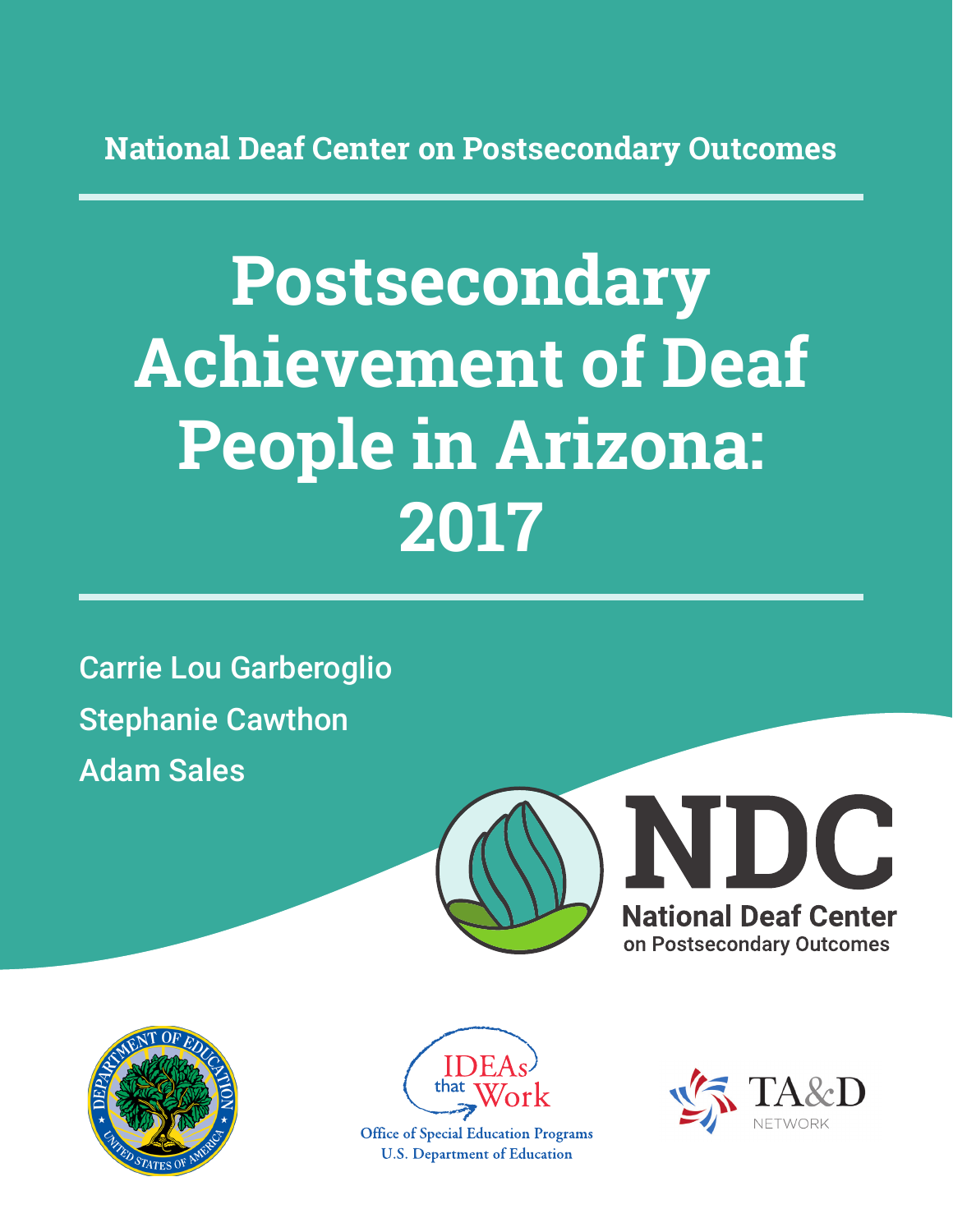This document was developed under a grant from the U.S. Department of Education, OSEP #HD326D160001. However, the contents do not necessarily represent the policy of the U.S. Department of Education, and you should not assume endorsement by the federal government.

2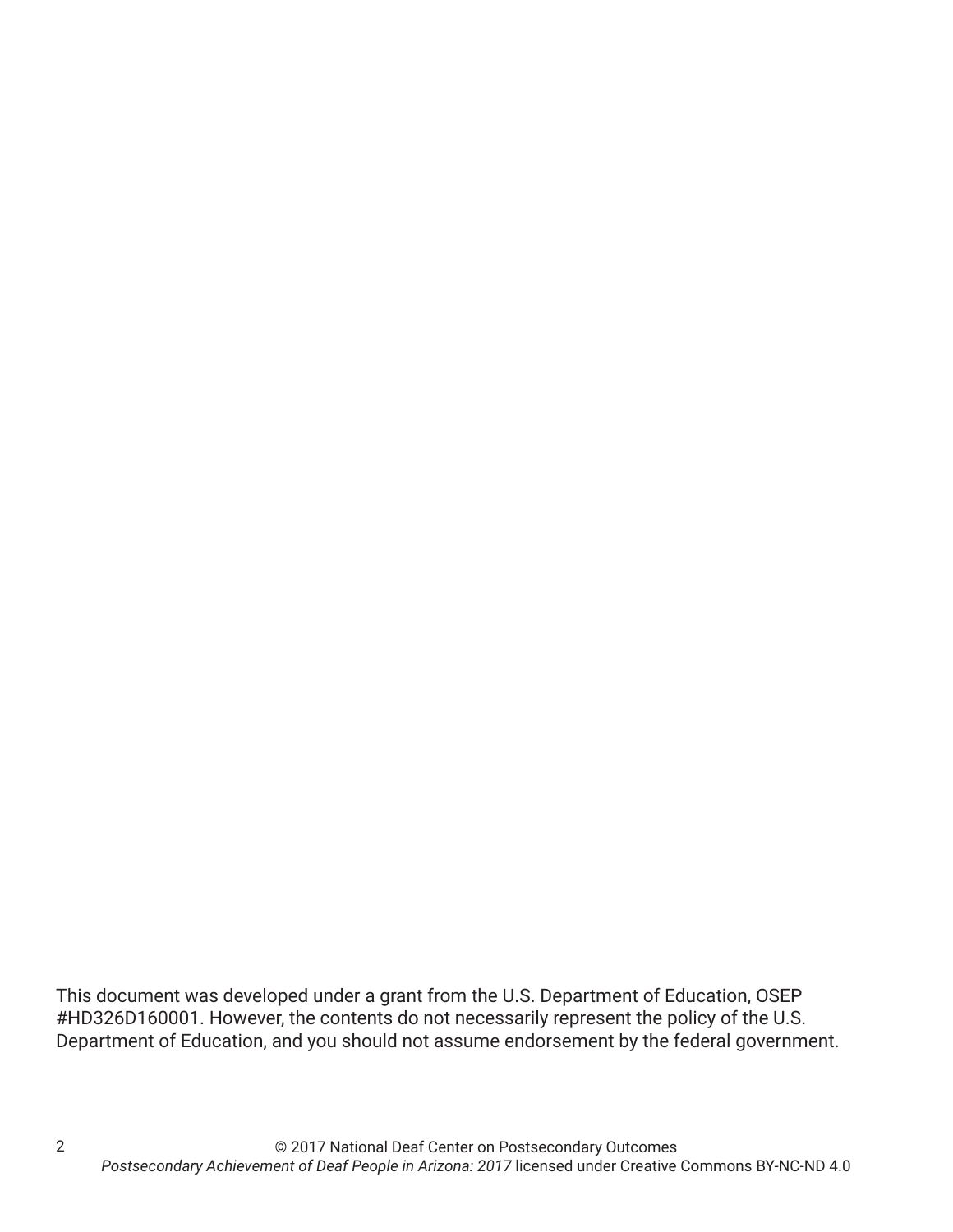Postsecondary experiences of deaf people vary widely across the nation. National reports about educational attainment and employment are available at nationaldeafcenter.org (Garberoglio, Cawthon, & Bond, 2016; Garberoglio, Cawthon, & Sales, 2017). This report provides current estimates of postsecondary achievement in Arizona. We used 5-year estimates of data from the American Community Survey (ACS), a national survey conducted by the U.S. Census Bureau, to generate the findings in this report. More information about this dataset and the analyses are shared in the Methods section at the end of this report.

## **EDUCATIONAL ATTAINMENT**

In the United States, deaf people attained lower levels of education than their hearing peers in 2015, according to national educational attainment data (Garberoglio et al., 2017). Educational attainment also varied across gender, race, and ethnicity.



In this report, we use the term *deaf* in an all-encompassing manner to include individuals who identify as Deaf, hard of hearing, hearing impaired, late deafened, and deafdisabled.

© 2017 National Deaf Center on Postsecondary Outcomes *Postsecondary Achievement of Deaf People in Arizona: 2017* licensed under Creative Commons BY-NC-ND 4.0

**In Arizona,**

**2.4%**

**of 25–64 year**

**olds are deaf.**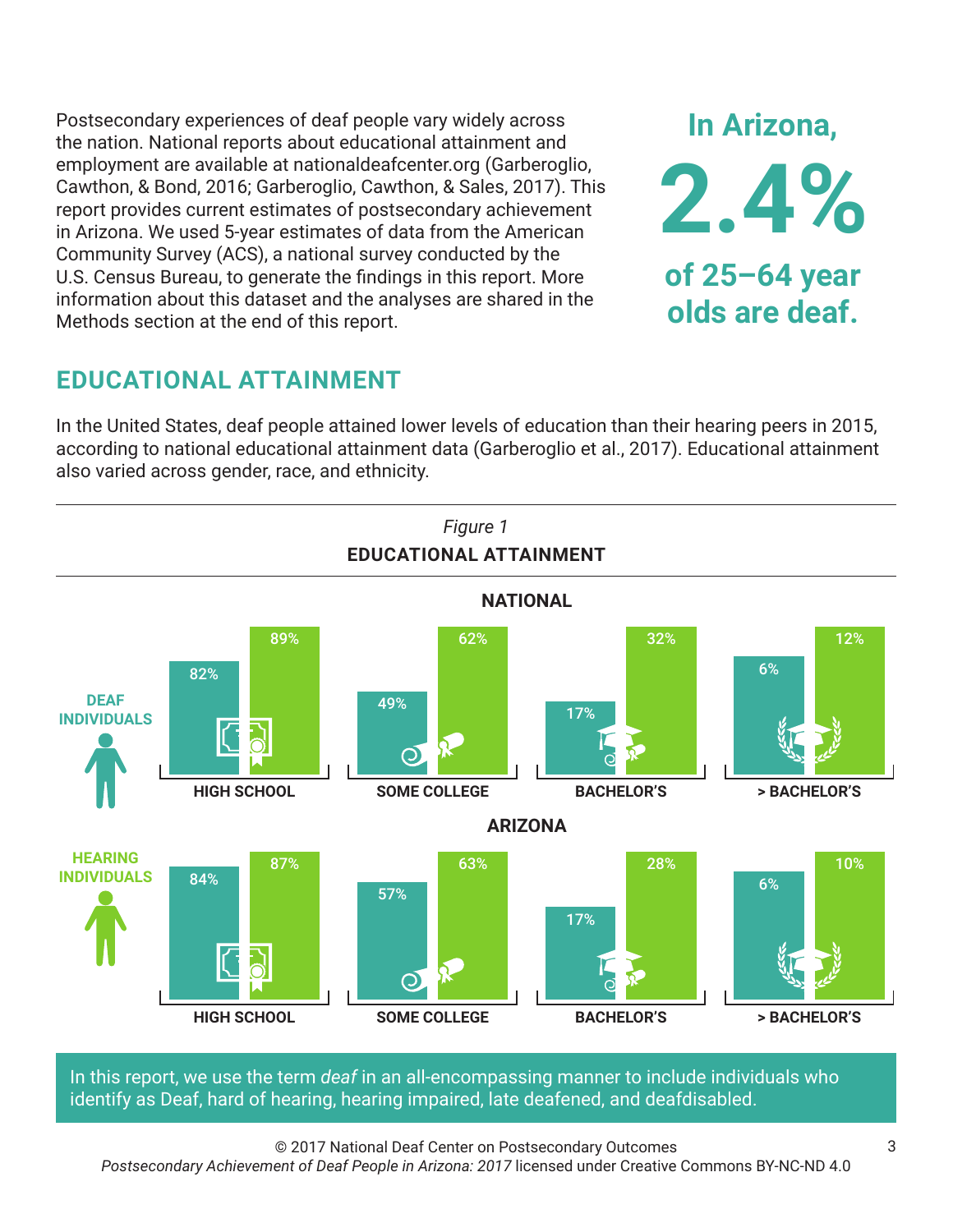#### *Figure 2*

#### **EDUCATIONAL ATTAINMENT IN ARIZONA BY GENDER**



4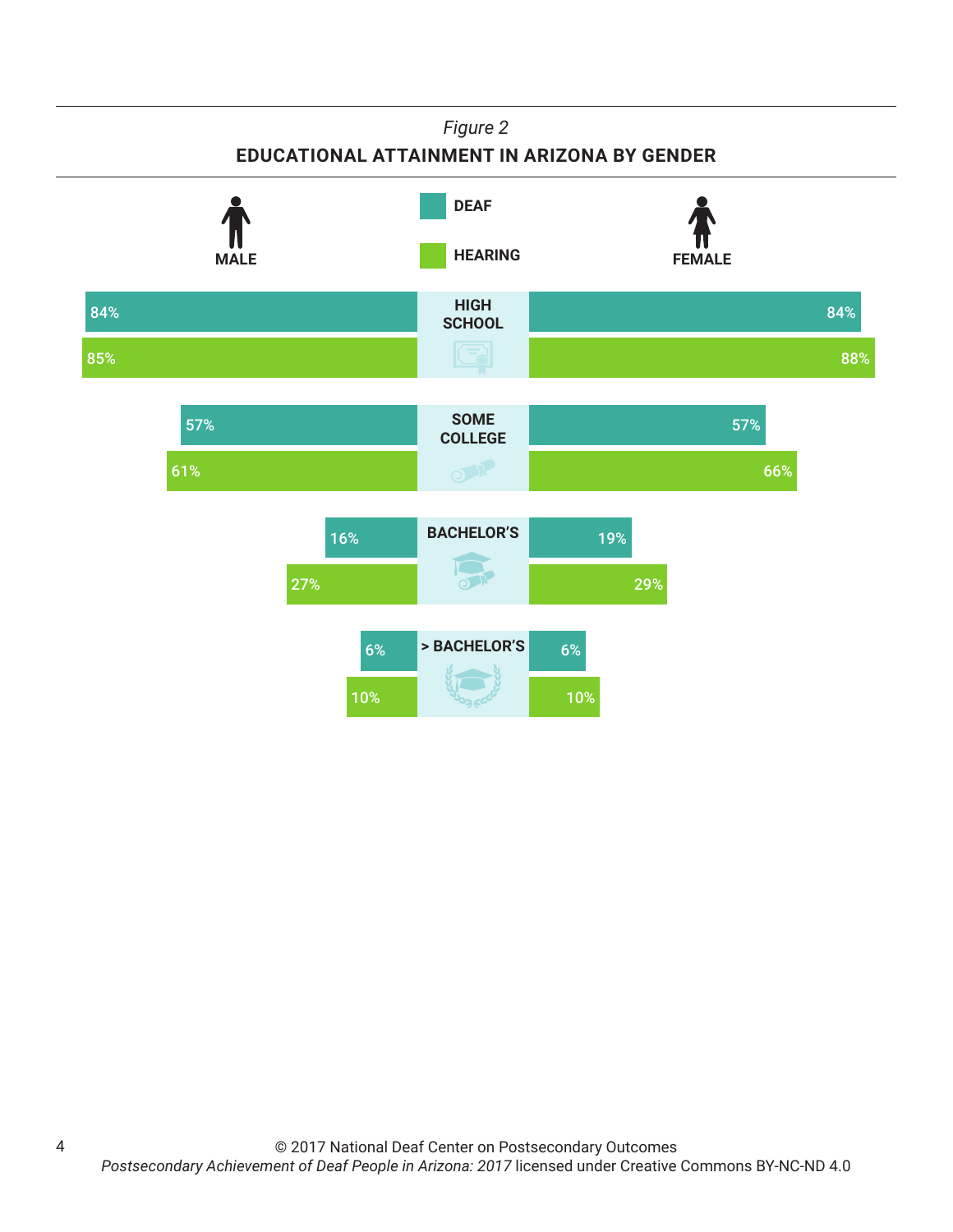#### *Figure 3*

**EDUCATIONAL ATTAINMENT IN ARIZONA BY RACE AND ETHNICITY**



A large percentage of deaf individuals have additional disabilities, and each combination of which results in unique strengths and challenges. Educational attainment rates vary by type of disability. Across the nation, deaf individuals with any type of additional disability reported lower educational attainment levels.

5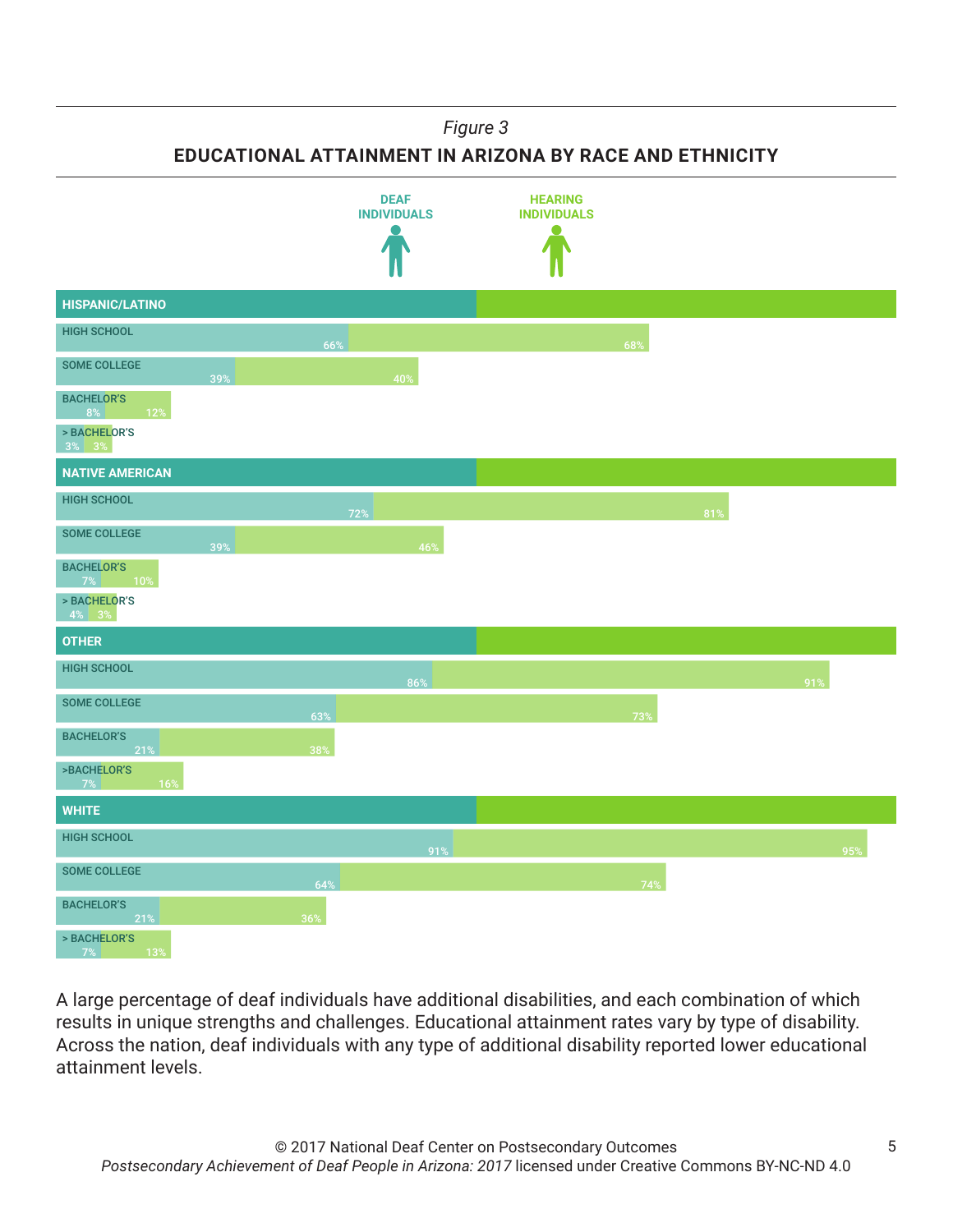## *Figure 4* **EDUCATIONAL ATTAINMENT BY DISABILITY**

|                                  | <b>HIGH</b><br><b>SCHOOL</b> | <b>SOME</b><br><b>COLLEGE</b> | <b>BACHELOR'S</b> | > BACHELOR'S |
|----------------------------------|------------------------------|-------------------------------|-------------------|--------------|
| DEAF + NO ADDITIONAL DISABILITY  | 87%                          | 62%                           | 21%               | 8%           |
| DEAF + ANY ADDITIONAL DISABILITY | 81%                          | 52%                           | 13%               | 5%           |
| <b>DEAFBLIND</b>                 | 75%                          | 44%                           | 13%               | 4%           |

## **EMPLOYMENT RATES**

National employment statistics show lower employment rates among deaf individuals. Almost half of deaf people are not in the labor force (Garberoglio, Cawthon, & Bond, 2016). Employment rates also vary by gender, race, and ethnicity.



© 2017 National Deaf Center on Postsecondary Outcomes

*Postsecondary Achievement of Deaf People in Arizona: 2017* licensed under Creative Commons BY-NC-ND 4.0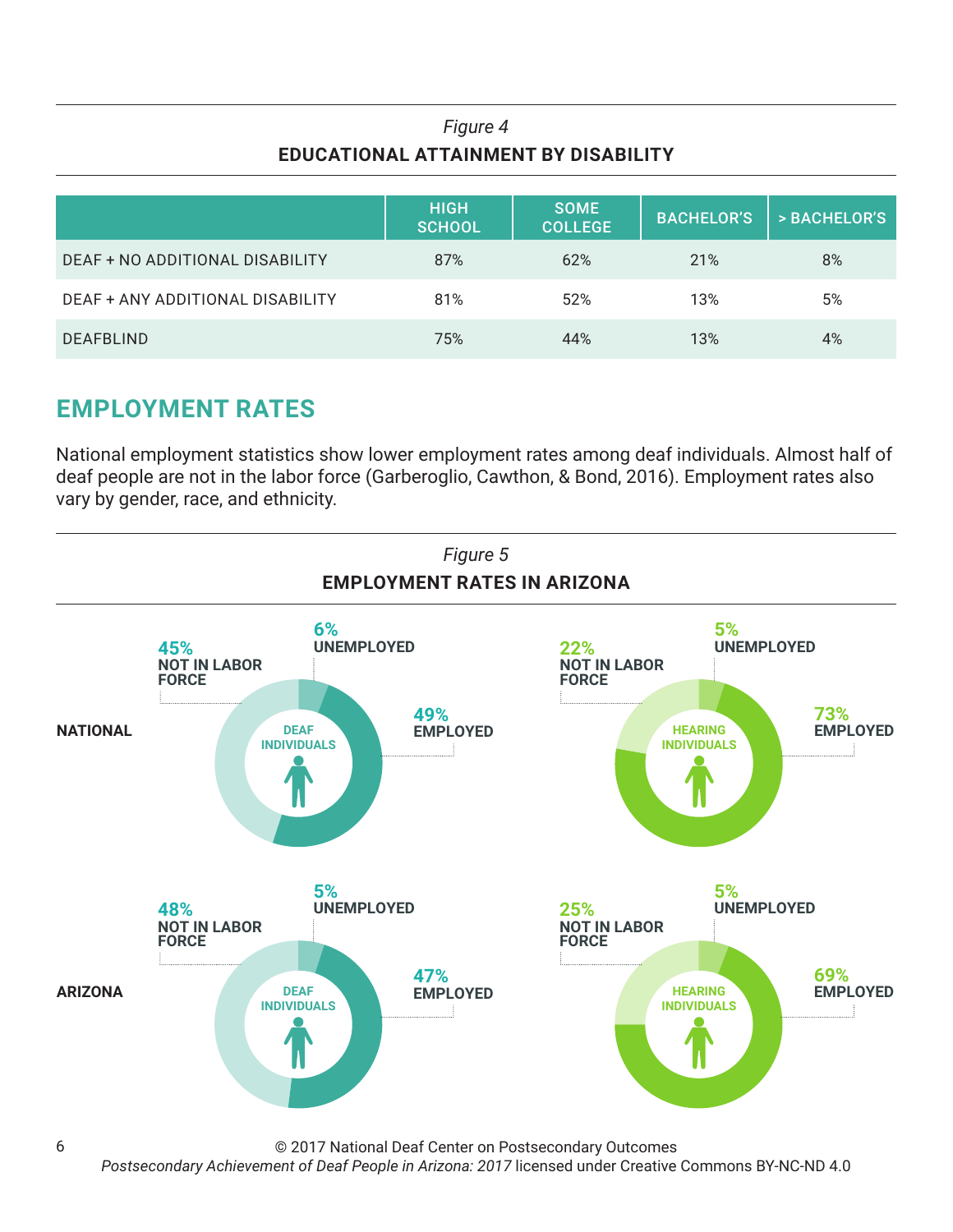

## *Figure 7* **EMPLOYMENT RATES IN ARIZONA BY RACE AND ETHNICITY**

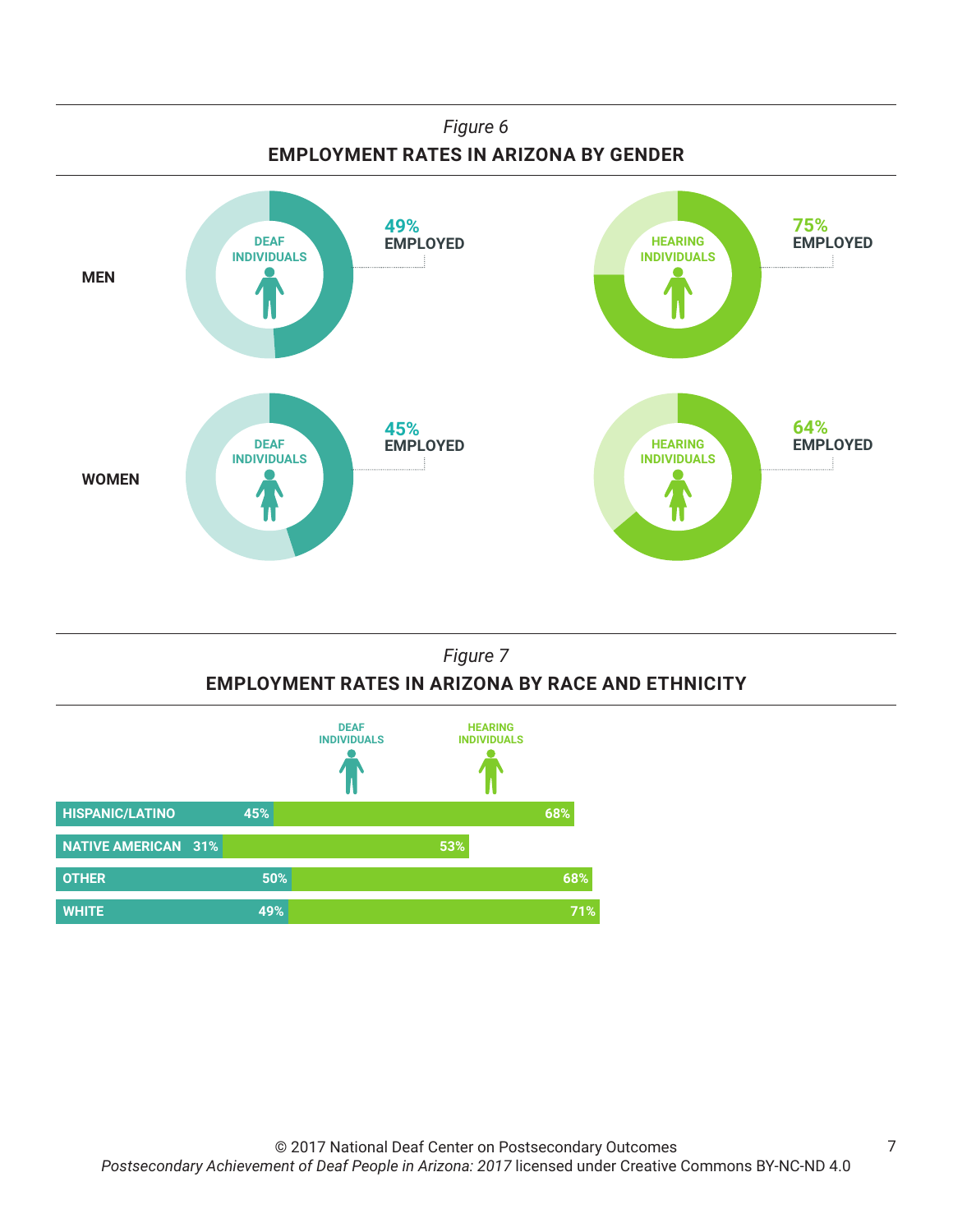## *Figure 8* **EMPLOYMENT RATES IN ARIZONA BY DISABILITY**



# **SUPPLEMENTAL SECURITY INCOME**

Deaf individuals receive supplemental security income (SSI) benefits at different rates across the nation. 11.9% of deaf people ages 25–64 in the U.S. receive SSI benefits. In Arizona, 9.9% of deaf people receive SSI benefits.

# **EARNINGS**

National data show lower median earnings among deaf individuals who were employed full time. Earnings also vary across gender, race, ethnicity, and disability status.



© 2017 National Deaf Center on Postsecondary Outcomes

*Postsecondary Achievement of Deaf People in Arizona: 2017* licensed under Creative Commons BY-NC-ND 4.0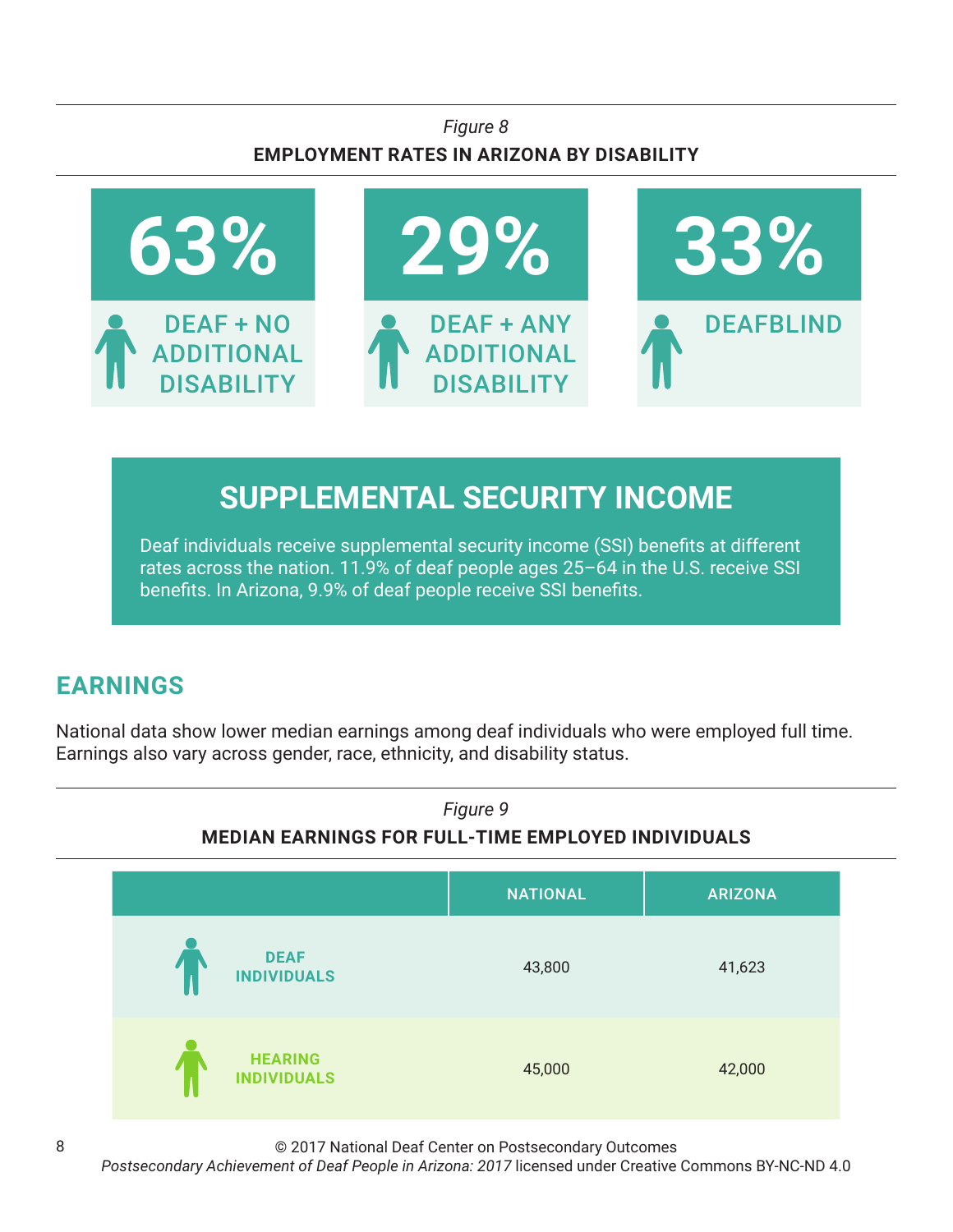*Figure 10*

**MEDIAN EARNINGS FOR FULL-TIME EMPLOYED INDIVIDUALS IN ARIZONA BY GENDER**



*Figure 11*

**MEDIAN EARNINGS FOR FULL-TIME EMPLOYED INDIVIDUALS IN ARIZONA BY RACE AND ETHNICITY**



*Figure 12*

**MEDIAN EARNINGS FOR FULL-TIME EMPLOYED INDIVIDUALS IN ARIZONA BY DISABILITY**



© 2017 National Deaf Center on Postsecondary Outcomes *Postsecondary Achievement of Deaf People in Arizona: 2017* licensed under Creative Commons BY-NC-ND 4.0